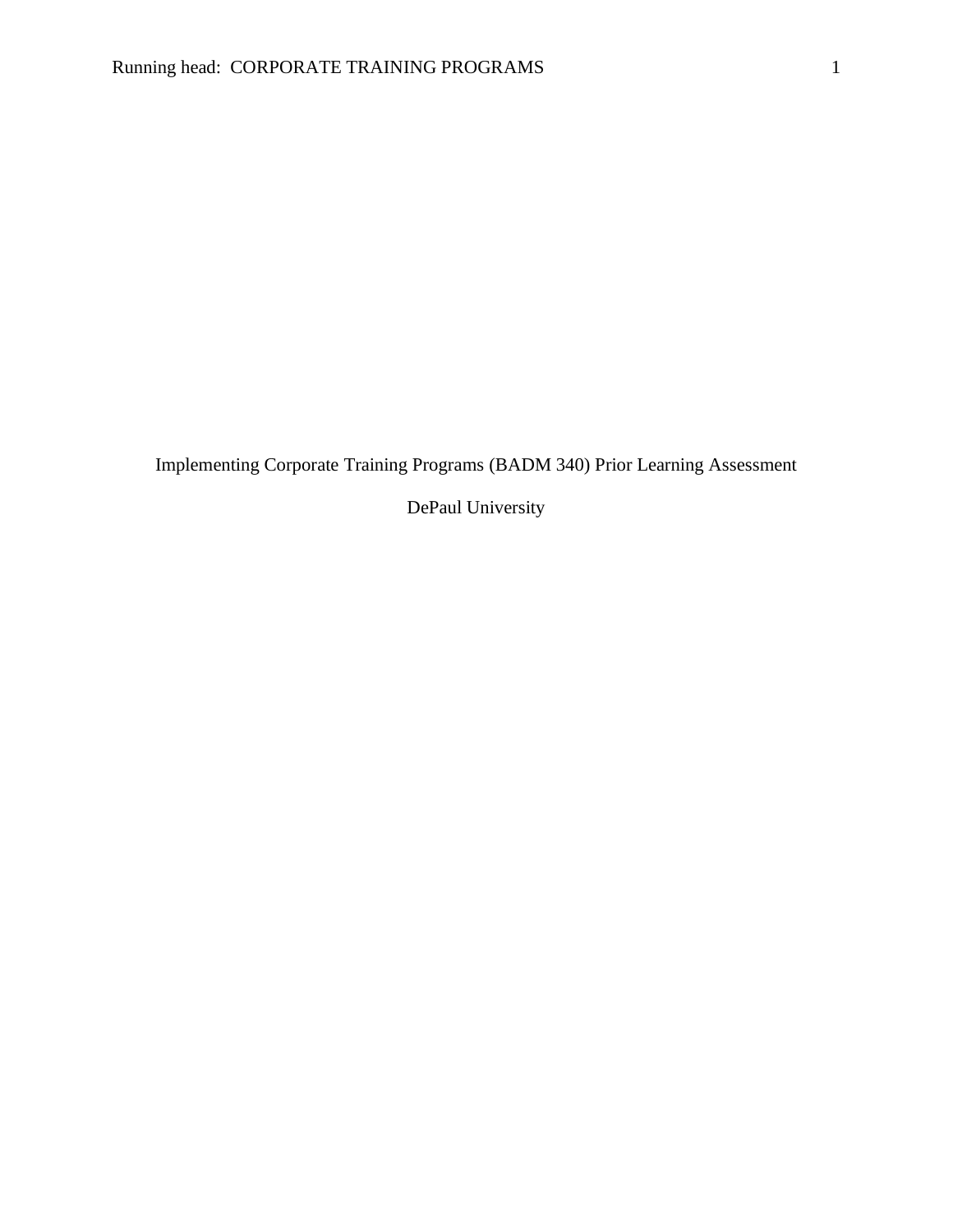Implementing Corporate Training Programs (BADM 340) is a course where students learn about the strategic process of effectively and efficiently implementing a corporate training program based on business drivers from design stages through measurement of results. This process includes defining requirements and success criteria, designing the process, implementing and powerfully communicating the program to the learners, and then understanding how to measure the success of the program. My experience in designing, developing and delivering corporate training programs in the health insurance industry has given me the equivalent (or superior) knowledge than the course. This includes instructor-led and technology-based functional job training for claims processors, customer service representatives and underwriters, as well as training for leadership development, coaching, mentoring and managing performance.

Most recently, I had the opportunity to renovate an Ethics and Compliance training program. The training is technology-based, with an instructor-led component, and is taken annually by over 80,000 employees and contractors. The renovation process utilized "ADDIE" (Analysis, Design, Development, Implementation and Evaluation), which is one of the most recognized theoretic models of instructional design (Hodell, 2016). In this prior learning assessment, I will demonstrate my competency for each of the learning outcomes for the course and connect my experience to academic concepts and theories. This will result in earning credit for the Implementing Corporate Training Programs course.

#### **Developing and executing a training strategy**

My goal was to renovate and modernize Ethics & Compliance training program. Applying the ADDIE model, the first step in the process was to gather and analyze information to frame the problem (Hodell, 2016). Analysis included understanding the need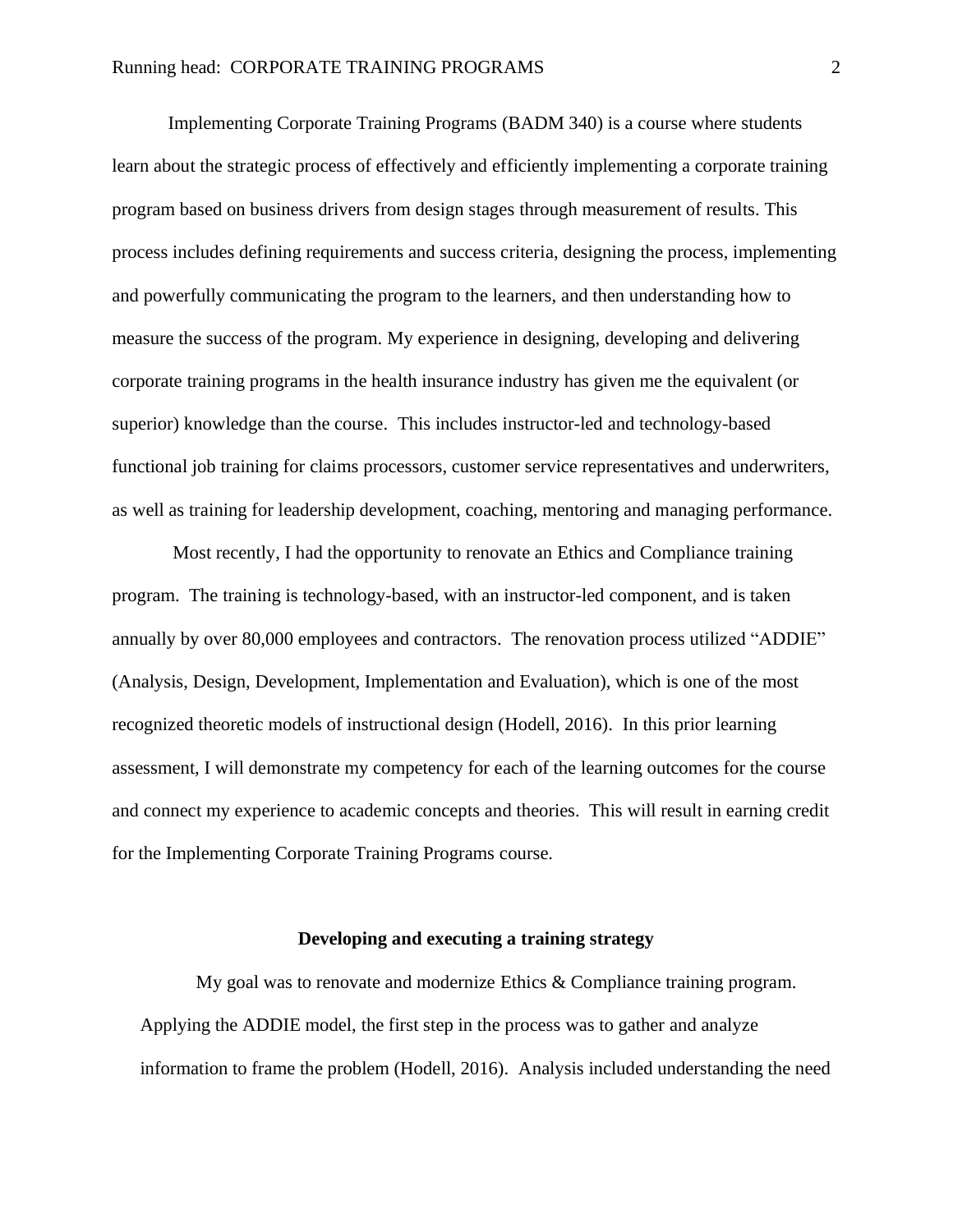for training, the root cause of the current state and a population analysis. This training is a regulatory requirement for publicly held companies that must be completed annually by all employees, contractors and Board members (Center for Medicare and Medicaid Services). The previous training program that was in place for about a decade that was inefficient and delivered through outdated technology. Specifically, the content was written by many different subject matter experts in different tones and voice which made the training lengthy (about five hours) and challenging for the participant to retain. To develop the strategy, I started by gathering information about the participants that needed to take the training (e.g. where they are, what they do, education level) and assessing the regulatory requirements that must be included in the training. Having an in-depth knowledge of training participants is critical to the design process (Hodell, 2016).

There were about 80,000 participants that were required to take this training from a very diverse from education level, language preference and access to technology. The majority of participants had access to computers with a reading level of ninth grade or higher. The total population included about 3,000 participants who provided care and assistance to members in their homes that, on average, had about a fifth-grade reading level, without access to computers. Additionally, there were about 5,000 participants who had Spanish as their primary language. Other subsets of participants included those that worked in a clinical setting that had specific regulatory requirements to perform their jobs and those that were sight-impaired that utilized a screen reader to view the training online. Understanding the unique needs of the audience was key to developing an effective long-term strategy to improve the training.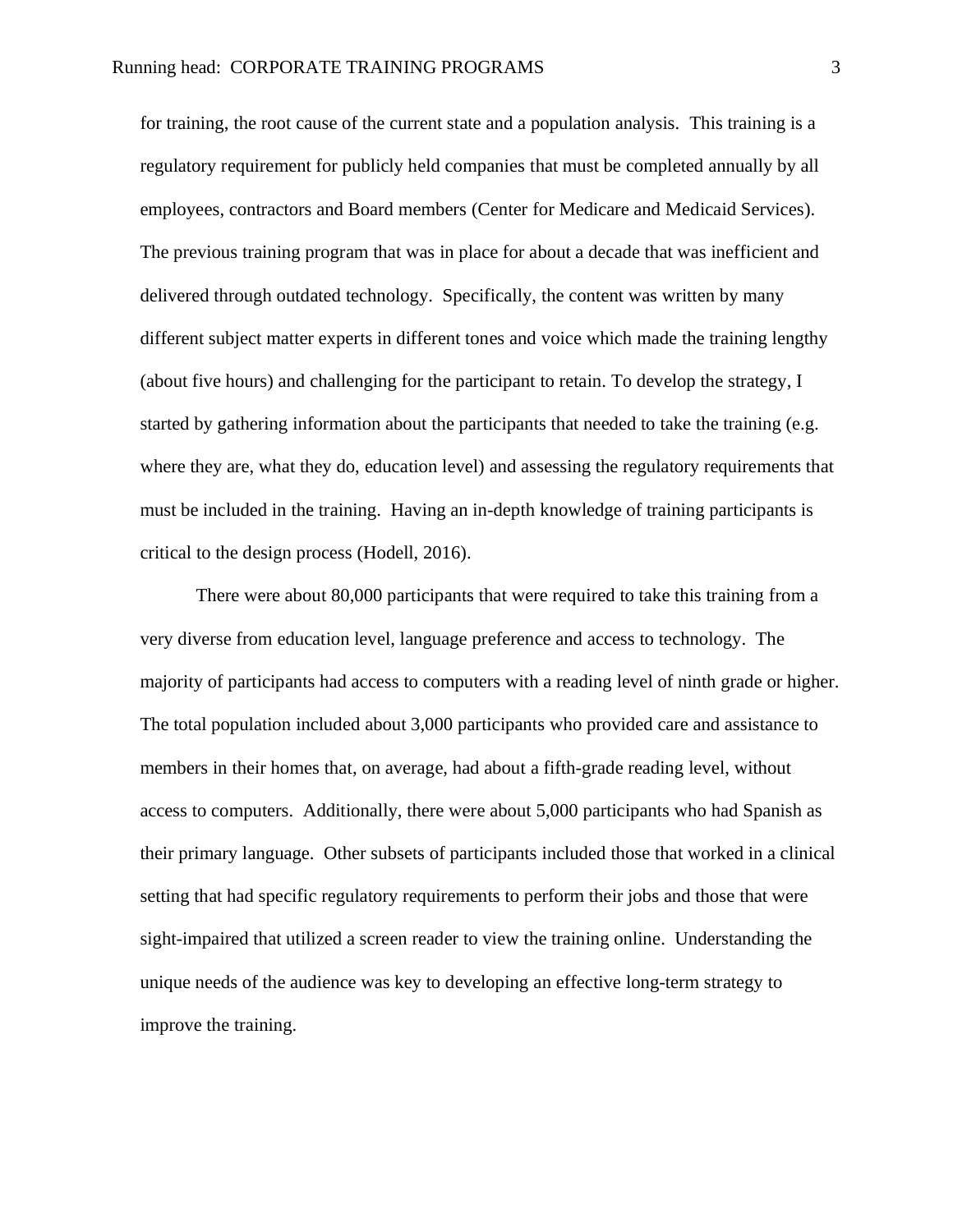The strategy required content that was accessible, in both Spanish and English, offered optional narration for those learners that preferred to listen rather than read, functioned with a variety of devices and operating systems, and complied with the Americans with Disability Act (ADA) accessibility standards. There also needed to be technology that was able to identify the type of user, the device being utilized and the type of operating system. The subset of participants that did not have access to computers required instructorled training with paper materials and an automated method to track completion rates.

Based on the regulatory requirements and the diverse background of the participants, I developed a three-year strategy to renovate the program. The first year focused on streamlining the content and design with moderate platform updates. The "platform" includes the systems and technology in which the training is delivered to participants. Because there was an established platform, the most important element for the first year was to streamline the content. The second year would include moderate content changes and significant platform changes, which would take more than a year to develop. The third year of the strategy is expected to be steady state with minor changes to content and platform.

In 2018 (the first year), I developed and executed a strategy to have role-based training with the intent on delivering the right training, at the right time, to the right people. "Role-based" training means that rather than having everyone complete all the training, the content would be customized based on the job that each individual participant performs for the company. For example, approximately 30,000 of the 80,000 participants serve the Medicare population, which means they are required to complete the Medicare section of the training. The role-based approach removed the Medicare section of the training from the remaining 50,000 participants that did not need it. It was largely successful with the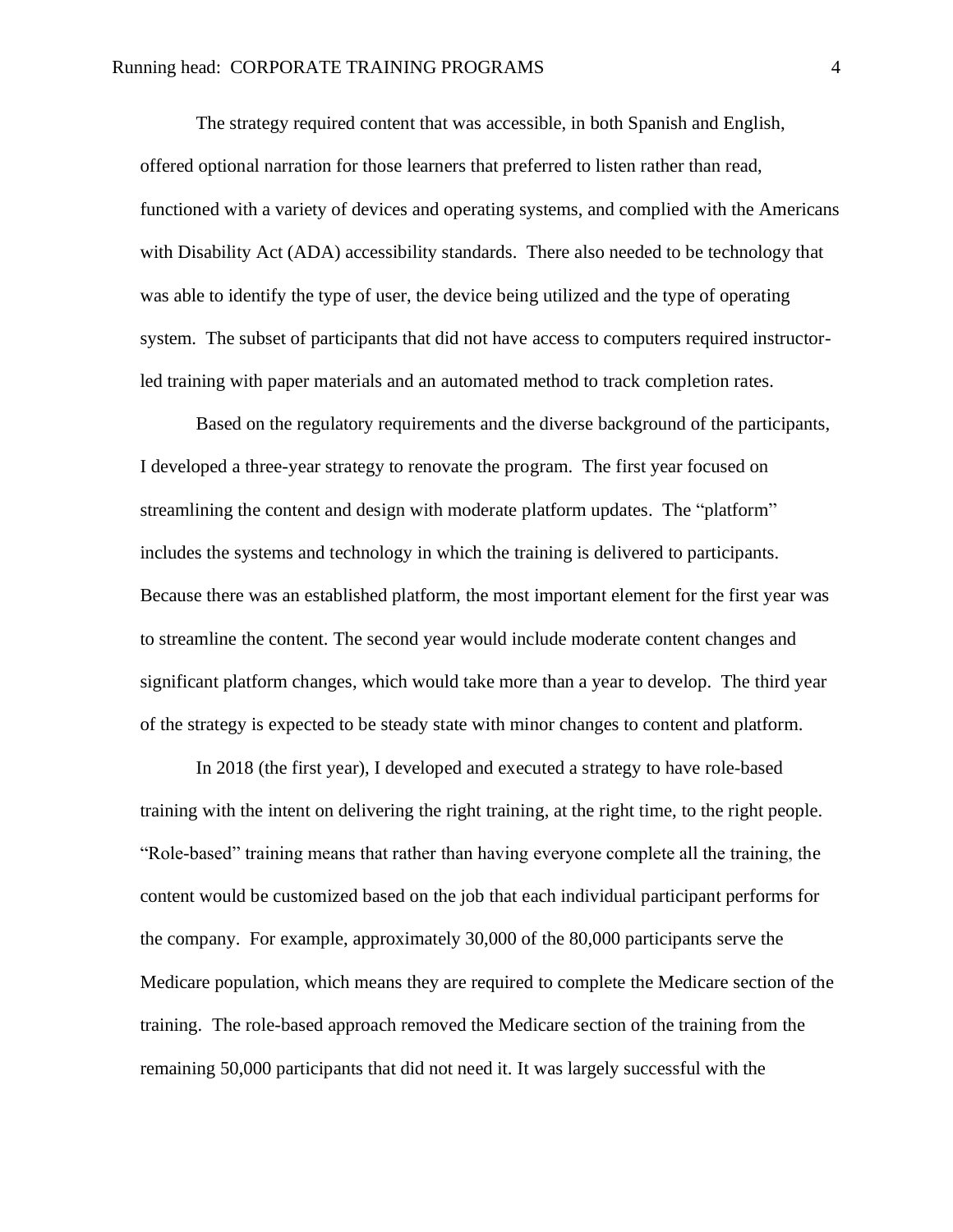exception of identifying participants that changed roles during the annual cycle (therefore requiring different training) and those that were on a leave of absence that were required to take training upon returning to work. The technology deployed to identify the type of learner did not accommodate for these different scenarios, which resulted in about 2,000 participants that did not complete training within the required timeframes. The company also implemented a new HR system which changed the data fields used to identify participants. The result was receiving a corrective action plan from a federal regulator that could be accompanied by monetary penalties or limit the company's ability to sell Medicare products. This was a significant lesson learned that impacted the 2019 strategy. It required that the varieties of role-based training be limited to reduce the complexity of the course assignments, which meant the training was longer in duration and the technology improved to better identify, track and monitor the universe of participants.

#### **Content development**

There were about 80 subject matter experts that provide information and regulatory guidance; all of which needed to be included in the Ethics & Compliance training program. Prior to 2018, the information would be loaded into the training verbatim, which meant there were 80 different voices/tones, and it was very inconsistent depending on who was writing the content. That not only made it challenging to read and retain, but it also took about five hours to complete training. I hired two senior instructional designers, and together we met with all the subject matter experts individually to discuss the key elements that they wanted the participants to know and retain. The Design step of ADDIE describes the instructional designers as playing a critical role in coordinating all the other steps for the process (Hodell, 2016). Within this step, learning objectives, lesson plans and content are developed. Hodell (2016) outlines the "ABCD"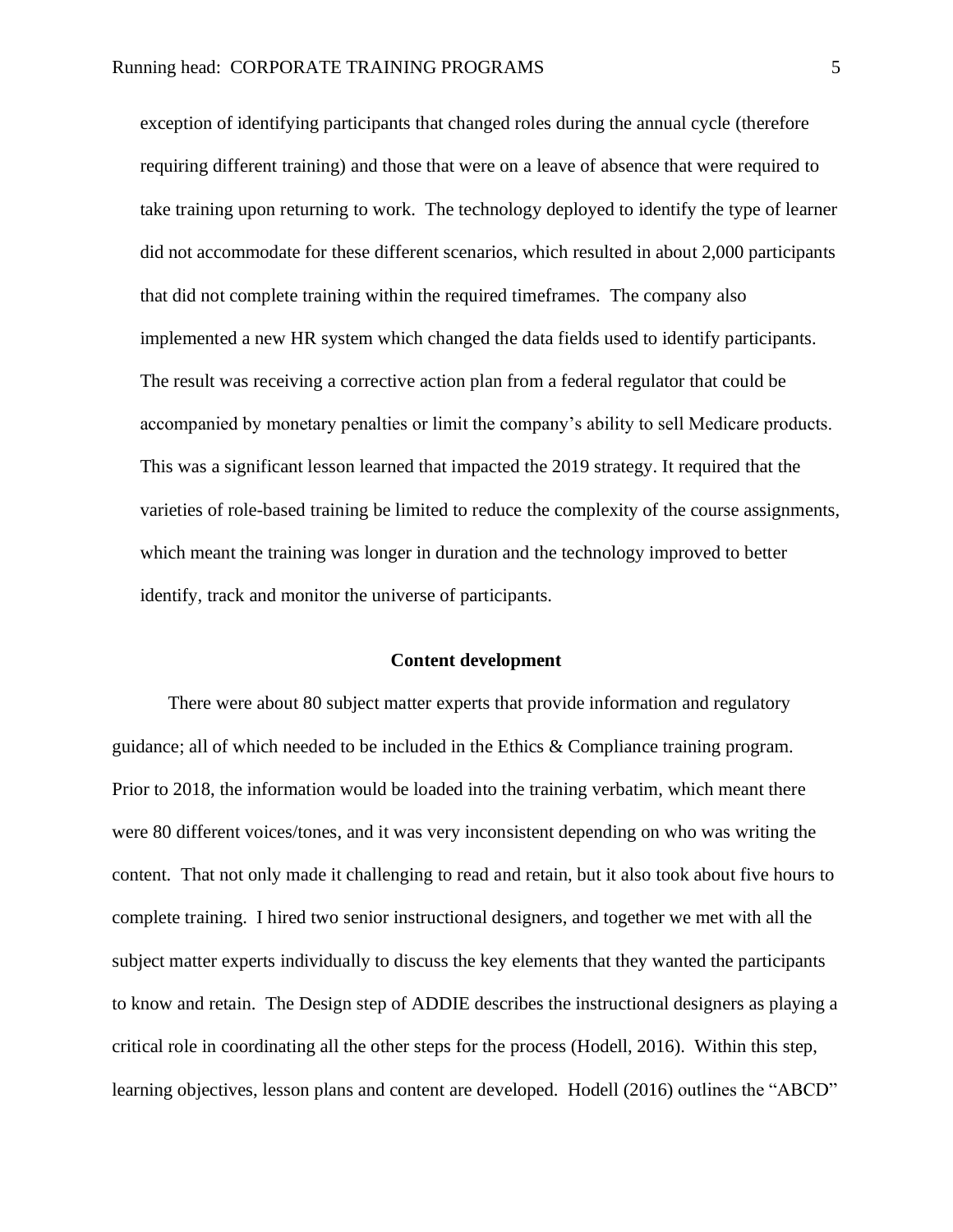## Running head: CORPORATE TRAINING PROGRAMS 6

format to developing learning objectives which is an acronym for Audience, Behavior, Condition, and Degree. Audience is who will be participating or taking training. Behavior describes what learning is required (e.g. apply, define, measure, solve, etc.). Condition is the tangible and procedural elements of learning that generally starts with "given" to describe what is required. Degree is the extent to which learning can be measured. The learning objectives that were developed for the Ethics & Compliance training aligned with each section of training, which is critical in the effective delivery of a training program (Kirkpatrick, 2010). Here is an example a learning objective using the ABCD format: Given online access (condition), an employee that serves Medicare members (audience) should be able to identify sources of regulations (behavior) to resolve member questions (degree).

To streamline the overall training content from the previous training, I required that regulations be included as the source of the content from each subject matter expert, which resulted in a significant reduction, because not all content was actually required. Each section was then rewritten to align with the learning objectives and regulations. This approach allowed subject matter experts to review and validate information, but not actually write it. While this improved the quality of the writing, it was met with resistance from the majority of subject matter experts mainly because "this is the way they've always done it". To help the subject matter experts adapt to the change, it was important to be respectful of their experience and make an intellectual case for the value of the new process thereby applying the adult learning practices (Merriam, 2013). The rewrite reduced the content by just over half, and the final product was about a two-hour technology-based training rather than five.

The Development phase of ADDIE connects designing with implementation (Hodell, 2016), which includes programming, art work and the "look and feel" of the training. The key to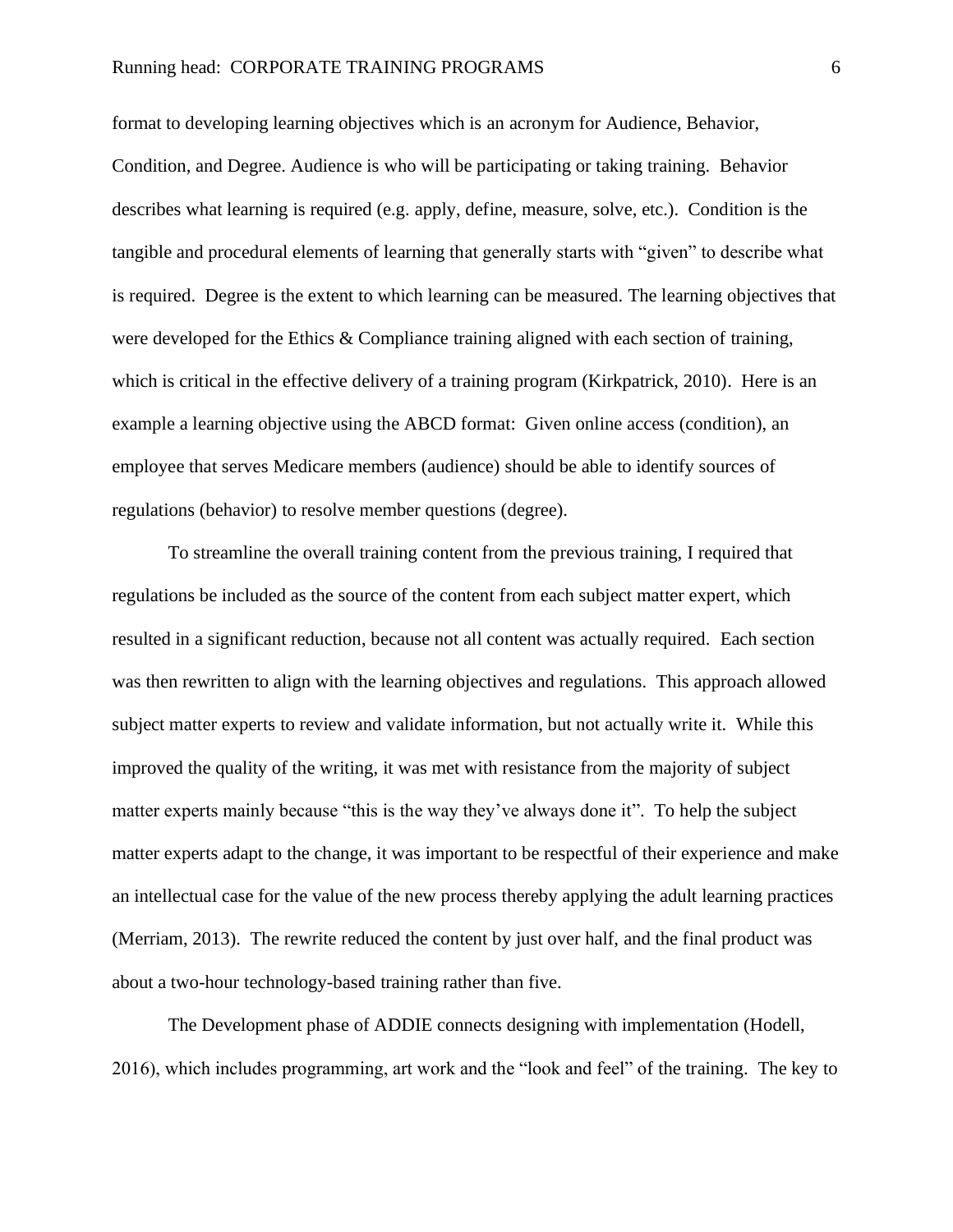effective design is applying andragogy, the practice of helping adults learn (Merriam, 2013). Merriam (2013) cites the assumptions of Malcom Knowles that differentiate an adult learner from a child. These assumptions of an adult learner include being self-directed, being internally motivated and needing to know the reason for learning something (Knowles, 1980). Further, Knowles (1980) describes that not all adult learning can be self-directed or internally motivated. This is the case of Ethics & Compliance training because it is a regulatory requirement and a condition of employment. However, efforts to link content to the needs and interests of adult learners may increase motivation (Merriam, 2013). The training design incorporated the assumptions of adult learning by allowing the participant to select their experience to increase self-direction and motivation. For example, participants have options to read the content or have audio narration, stop and start training based on their schedule, and their language preference (English or Spanish). Learning outcomes for each section were also included in the training to help satisfy the adult learner's need to know why they have to take the training and what they will learn in the process. Other design elements included fewer words on each screen, larger font size, more visual graphics and knowledge check questions throughout the training (rather than just at the end). The content was also supplemented with videos and vignettes to reinforce more complex themes. Allowing learners to control how they learn and direct their own experience is crucial to adult education (Merriam, 2013).

The look and feel of the training aligned with the company's brand standard colors and font with very contemporary clean lines throughout. The previous training, before the renovation, attempted to incorporate gamification with a treasure hunt that fell flat, as it was "clunky and childish" – exact words from a participant survey! For example, there was a backpack in which to collect clues to the next section, which was reminiscent of "Dora the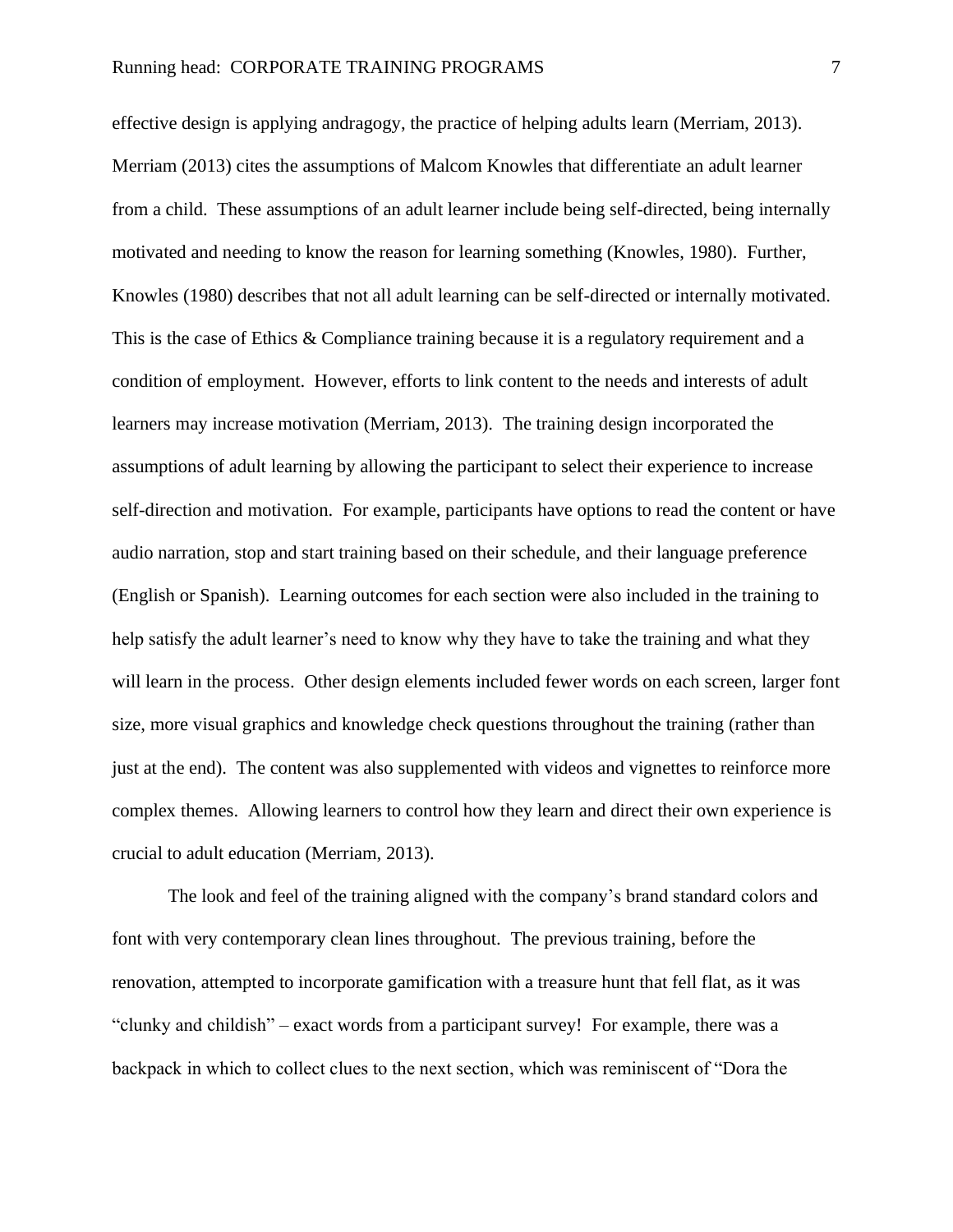Explorer". The screens were cluttered with cartoonish icons and references. The new design was very crisp and engaging with clean lines and modern icons. The content was concise and supplemented with professional videos from a vendor (Compliance Wave) to reduce the words on the screen and keep it interesting.

## **Developing and executing a communication strategy**

The Implementation phase of ADDIE is the actual launch of the training to participants (Hodell, 2016). A critical component to launch was developing and executing an effective communication strategy. The communication strategy included a variety of sources and media to attract and encourage all participants to complete their training. Completing the training is actually a condition of employment, so if not completed within the timeframe, participants would lose their job. Rather than a scare tactic, I really wanted participants to *want* to take the training because it was cool and interesting! If that didn't work, we would use the option of firing as a last resort. To achieve that goal and increase participant's motivation to complete training on time, the adult learning assumptions were incorporated relative to why it was important and what they would learn (Merriam, 2013). There were multiple points of connection with the participants through a variety of media to help demonstrate the value of the new program.

I worked with the brand team to develop posters to display within departments and plasmas, which are advertisements that appear on plasma screens in all the major offices in the country. The brand content and articles appeared on the company's intranet every two weeks and targeted articles were distributed to leaders in biweekly online newsletters. Promotional items such as pens and note pads with the ethics hotline number were also distributed to the major offices. Lastly, I developed content for email reminders that were distributed to all participants upon launch of the training, then monthly for the following first two months, weekly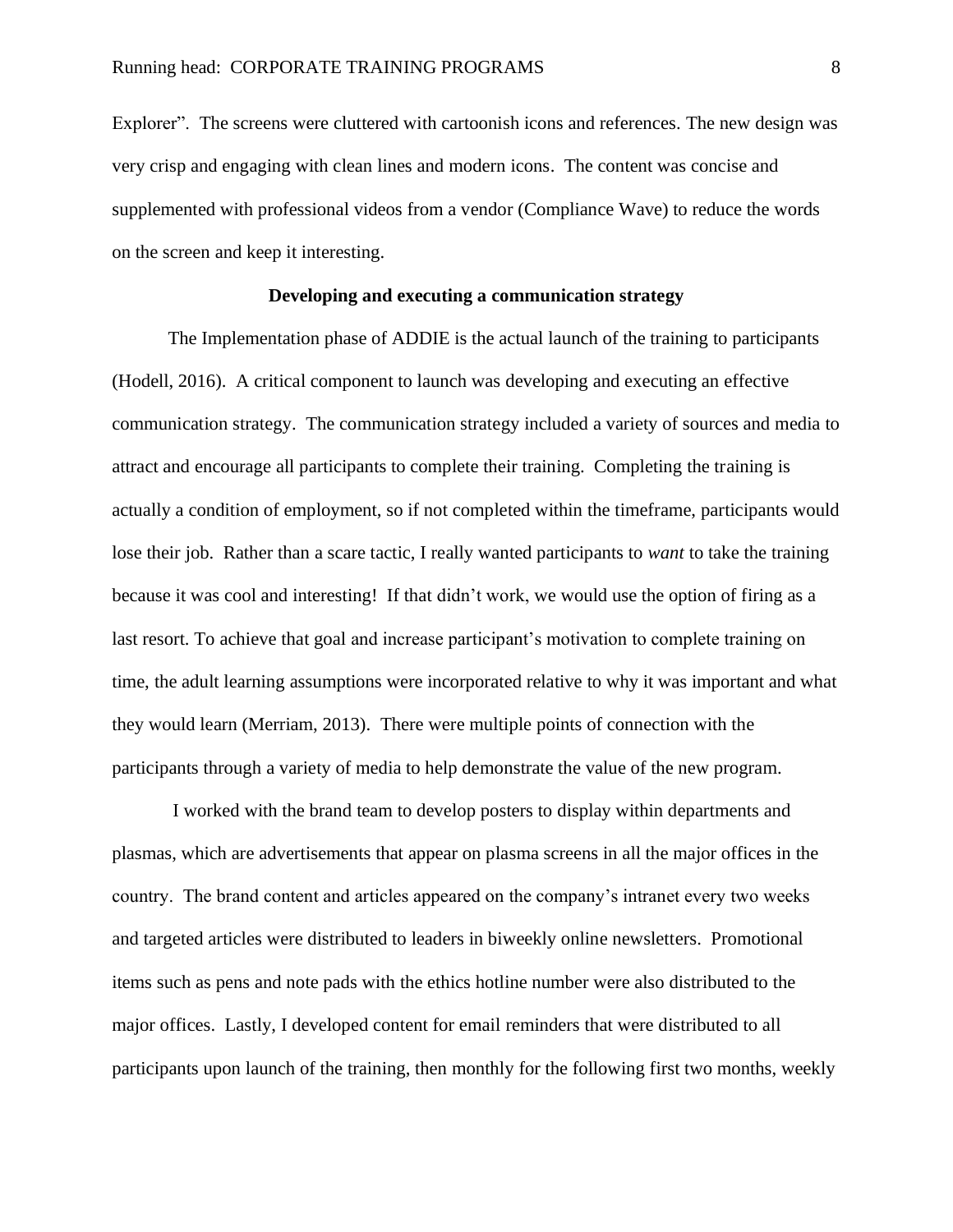for the first three weeks of the last month and daily during the last week of the training cycle. Email reminders were stopped once the training is completed. Not receiving any more annoying emails should presumably incent participants to finish training as soon as possible.

# **Measuring success**

The final step in ADDIE is Evaluation which measures success, although evaluation is present in every aspect of the method (Hodell, 2016). Evaluation has both learner-centered and designed-centered methods that are different but connected (Hodell, 2016). Both methods measure true training program success and value to the business. Learner centered evaluation assesses the participant's mastery of content, whereas design centered focuses on the effectiveness of processes and deliverables related to each step. Kirkpatrick's method further delineates measurements into four levels and notes, "multilevel evaluations are essential for successfully planning, implementing, and sustainment of organizational change" (Kirkpatrick, 2010). Each of Kirkpatrick's (2016) levels (reaction, learning, critical behaviors and results) are defined below and aligned with metrics utilized in the Ethics & Compliance training program.

Level 1 is Reaction and is "the degree to which participants reacted favorably to the training" including such things as enjoyment and training relevance to their jobs (Kirkpatrick, 2010). This level is conducted immediately following the training and data is collected through participant survey. Questions asked were 1) The content of the training was presented in a clear, concise manner, and 2) The content was presented at an acceptable pace and flowed in a natural progression. The responses were a 1-5 scale based on level of agreement ranging from strongly disagree (1), disagree (2), neither agree nor disagree (3), agree (4), or strongly agree (5). There was also an open text box that allowed participants to enter free form comments relating to what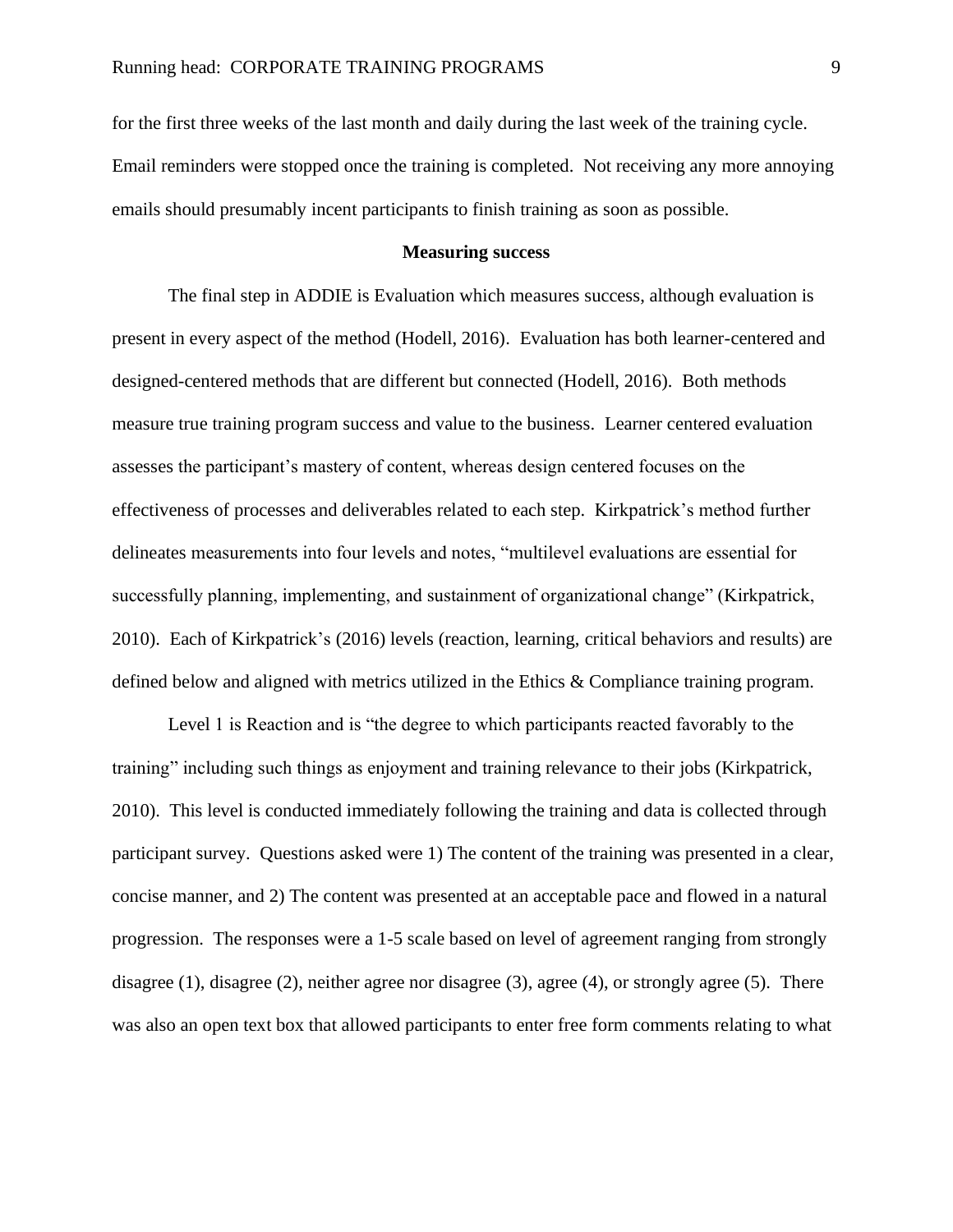they liked about training and suggestions to improve. The same questions were asked year over year to measure improvement and trend results.

Other Level 1 metrics were developed to monitor system performance, completion rates, retention of content and experience. Data for automated course assignments of new hires, terminations and individuals returning from leave of absence was received daily from the HR system, then transmitted to the Learning Management System (LMS). Then the data from the LMS was sent back to the company and stored to use as evidence of training completion. Performance metrics included the number of records transmitted each day with data validation control points with each system to determine if there is any outage, latency or unexpected volumes which could indicate a breakdown in the data feeds.

Level 2 is Learning which is actually acquiring new knowledge and skills (Kirkpatrick, 2010). This assessment was conducted during and immediately after training. Within the training course, knowledge check questions are posed throughout with a final quiz at the end to assess the participant's retention of material. Responses are also analyzed to assess the effectiveness and quality of the training overall. Application of that knowledge is assessed through a post training survey using the same five- point scale. Questions asked included: 1) I can identify warning signs of potentially unethical conduct, 2) I know how to access resources available to me if I have questions about ethics and compliance related issues, 3) I know how to report an ethical concerns including suspected fraud, waste, or abuse, and 4) I feel comfortable speaking up and seeking advice about ethical concerns. These questions are also asked during the annual employee engagement survey.

Level 3 is Critical Behaviors is how the participant's actions change at work based on what they learned during training (Kirkpatrick, 2010). Data used to measure critical behaviors is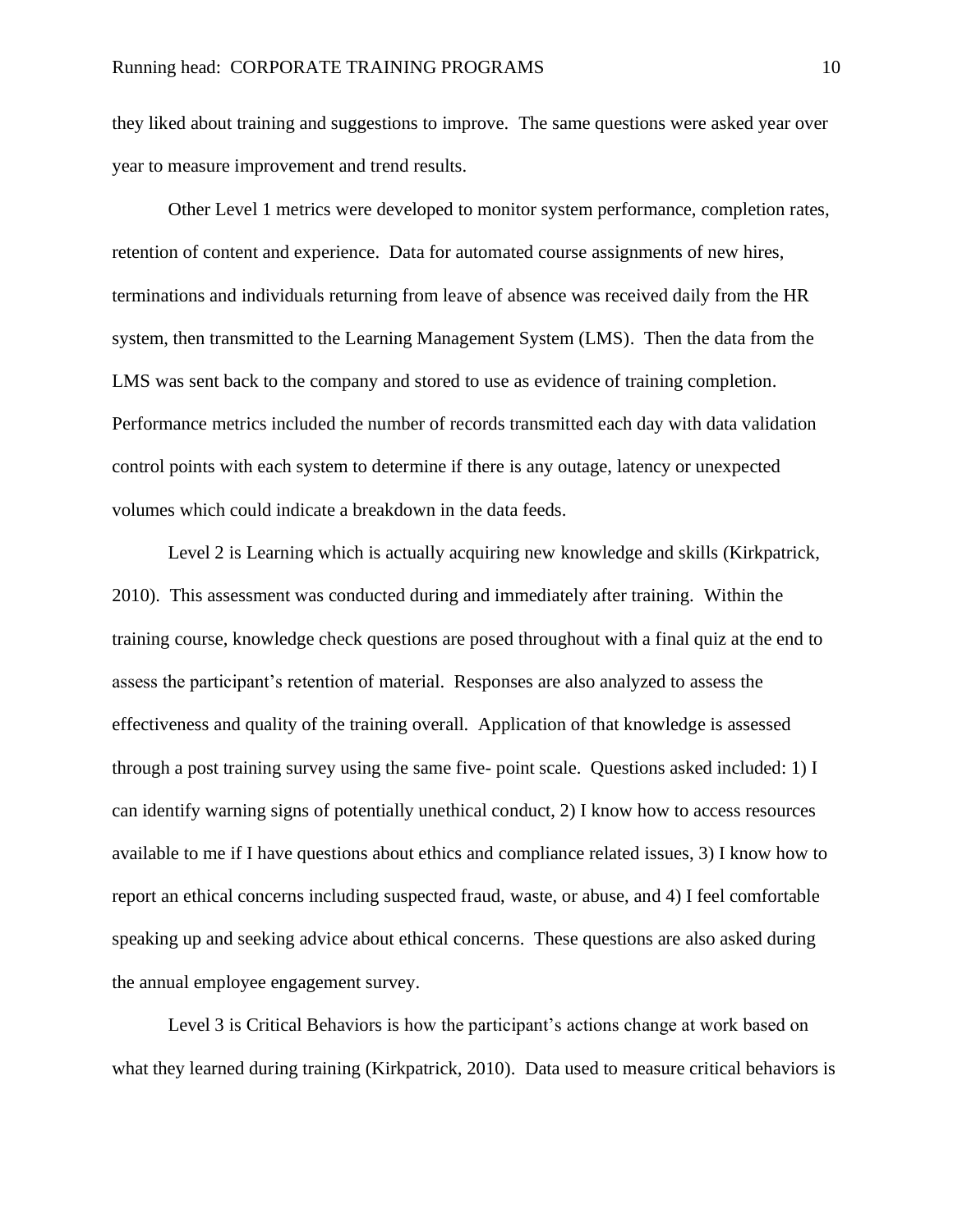through the volume and type of Ethics Hotline calls. This is measured quarterly and results may require targeted coaching or additional training. Results also drive updates to the annual Ethics and Compliance training as needed. Additionally, compliance issues and reports are monitored and reported on monthly to evaluate any trends or broader ethical concerns.

Level 4 is Results and reflects how the change in behavior from Level 3 contributes to the company's goals (Kirkpatrick, 2010). The same metrics noted for Level 3, such as calls to the Ethics Hotline and compliance issues, are assessed by manager to quantify the level of team behavior change. This information is also used for manager performance reviews and may impact bonus funding. A User Support Site was established which includes a webpage and call center with the ability to log a complaint or issue, ask a question, and rate the training content and performance. This was the single portal to collect all the data to measure results. An online dashboard was developed for Leaders to monitor training completion rates for their teams. An administrative section of the site allowed my team to closely monitor training completion rates and survey feedback for each level by role, area, team and location. The final "test" of the results is CMS assessing the overall compliance program effectiveness to determine if the company meets the requirements to offer Medicare coverage. This is performed through their audit of the content and results, as well as interviewing participants.

Upon completion of the annual training program, debrief sessions with all stakeholders were conducted the Plus Delta methodology (Halliwell, 2017). Stakeholders from all areas, including business leaders, training participants, instructional designers and technologists, were brought together in small groups to collect direct feedback in a more conversational approach rather than survey. The facilitated discussions focused on what went well (the "plusses") and things that needed to be changed (the "deltas"). The results from each session were then analyzed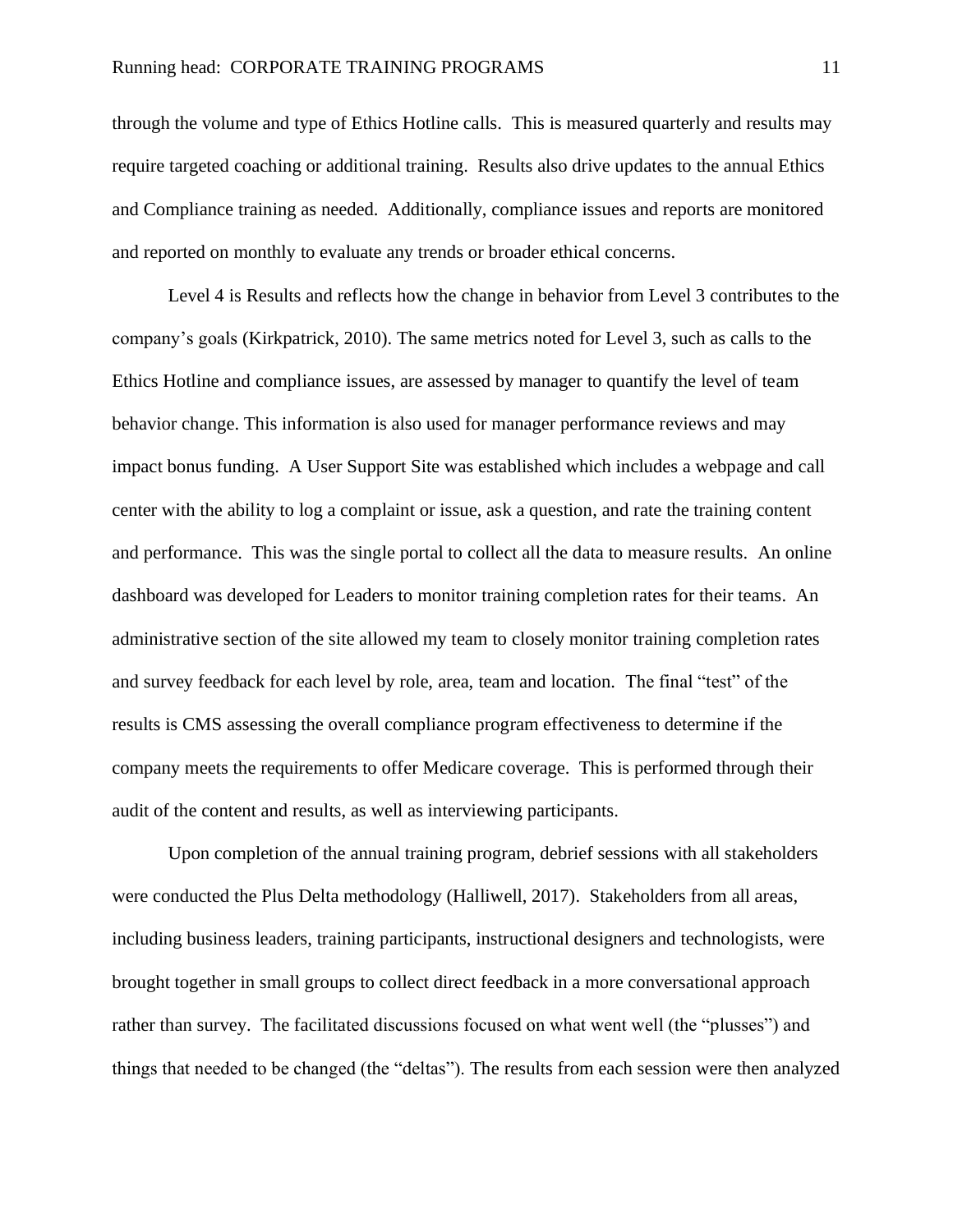and summarized into a grid that delineated successes and areas of improvement for both planned and unplanned components of training. Planned events were strategic decisions that were executed upon, whereas unplanned events were tactical actions that were required through issue mitigation and technical challenges. This approach I developed helped to assess my team on how well the strategy was executed and how nimble we were in issue mitigation. An example of a successful, unplanned event was when the volume of exceptions for participants that were not required to take training were significantly more than originally planned. A new system had to be developed to more effectively monitor and document the changes. The tactical approach was successful and a more fulsome process was integrated the following year. The summary grid is included in the body of evidence provided.

In conclusion, the annual Ethics  $&$  Compliance training was the most significant corporate training program that I have developed and implemented in my career. I strengthened my skills on developing business and communication strategies, while deepening my expertise on creating training content and the technology to support an effective delivery platform. I also learned from mistakes, identified areas of improvement and made adjustments to the program for continuous quality improvement. Based on these demonstrated learning experiences, I request credit for the Implementing Corporate Training Programs course (BADM 340).